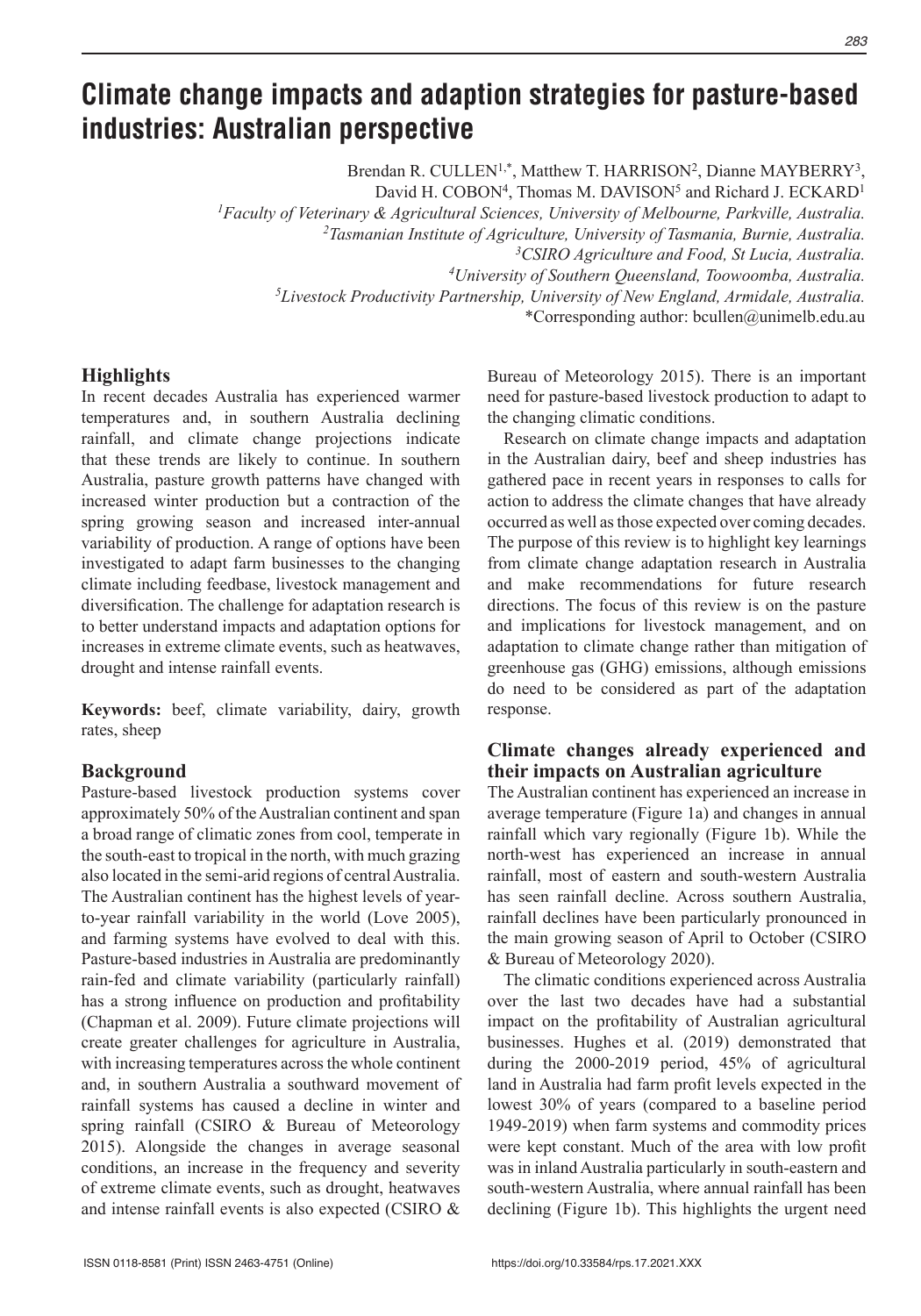

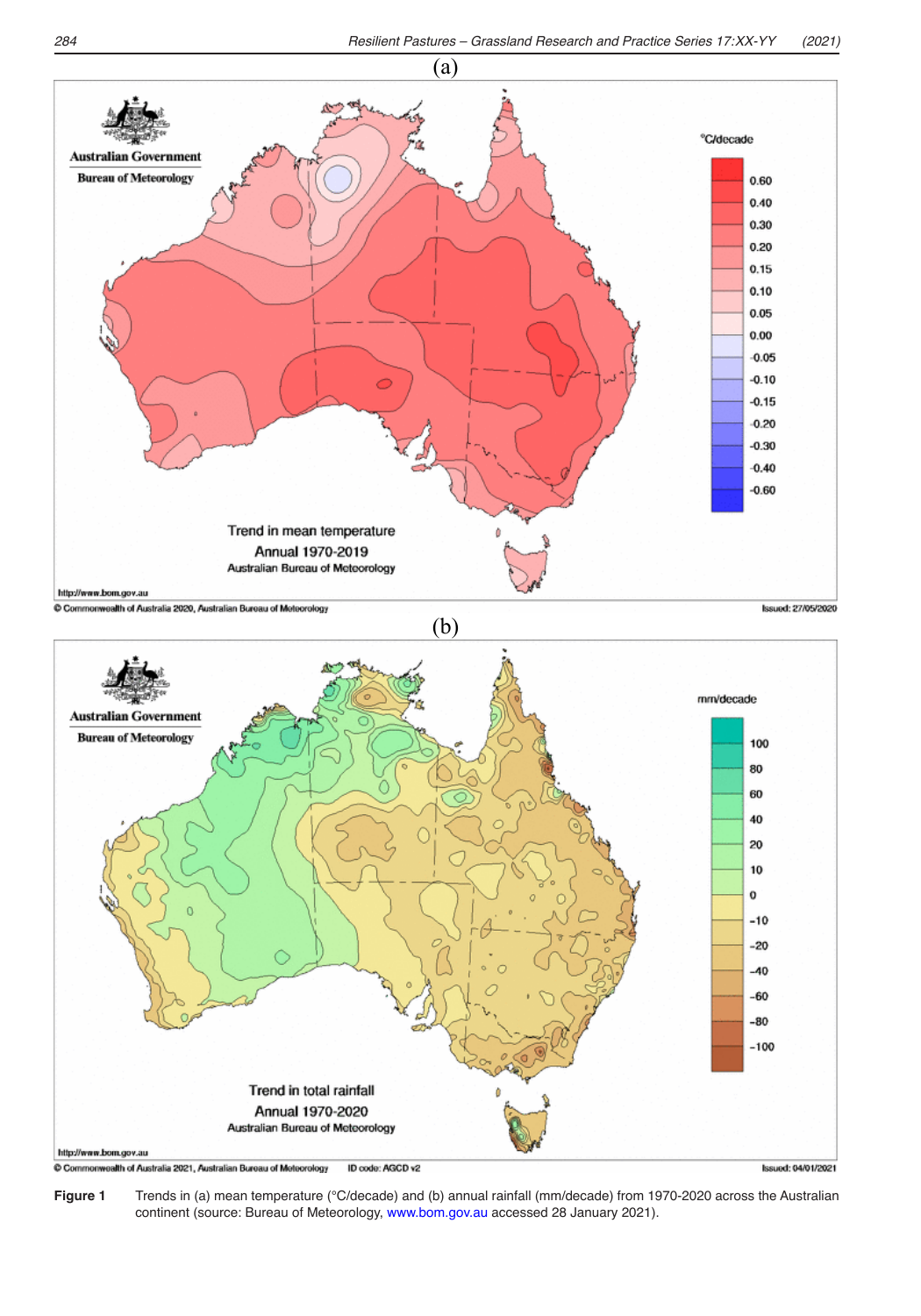for farm businesses to adapt to the changing climate.

For pasture-based production systems in southeastern Australia, the changes in climatic conditions have altered the growing season and trends towards higher inter-annual variability of pasture growth are emerging. In a modelling study, Perera et al. (2020) demonstrated that pasture growth rates have changed in south-eastern Australia in the period 2003-2015 compared to earlier climate periods since 1960, with increasing growth in winter but decreasing growth in spring together with increasing year-to-year variability in the autumn and spring growing seasons. Similarly, in rangeland systems of northern Australia, Cobon et al. (2019) demonstrated trends to increasing variability of pasture production since 1960.

The changes in the climate and pasture growing season in southern Australia have also challenged the persistence of pasture species suited to cool temperate, high-rainfall climate, such as perennial ryegrass (*Lolium perenne*) and white clover (*Trifolium repens*), leading to increased use of drought-tolerant perennial species such as cocksfoot (*Dactylis glomerata*) and phalaris (*Phalaris aquatica*) (Norton et al. 2016), as well as annual species. Lower cool-season rainfall has also caused lower water run-off volumes leading to lower inflows in farm water storages and, for irrigated pasture-systems, low water availability and/or high water prices (Rogers et al. 2017).

Coupled with these longer-term trends in climate have been the impacts of individual extreme events, such as longer droughts and greater risk of heatwaves, frost, extreme fire weather and intense rainfall, that have also had important impacts on livestock businesses. Examples include severe flooding in north Queensland causing cattle death, loss of infrastructure and damage to pasture (The State of Queensland 2019), heat stress in livestock (e.g., Osei-Amponsah et al. 2020), extension of the frost window in south-eastern Australia (Crimp et al. 2016) and bushfires (CSIRO & Bureau of Meteorology 2020). Adaptation to a changing climate must recognise the multitude of climate factors that affect pasture-based production systems and their impacts.

# **Future climate scenarios for analysis of impacts and adaptation**

Climate change projections for Australia broadly follow similar trends to the observed changes discussed above, with increasing temperatures and atmospheric carbon dioxide concentrations projected across the continent, along with declining rainfall in southern Australia mainly in the winter and spring seasons (CSIRO & Bureau of Meteorology 2015). For example, in Victoria under high GHG emissions scenarios (representative concentration pathway 8.5), by 2050 the temperature is expected to increase 1.4-2.4°C relative to the 1986- 2005 baseline with an 8-14% decrease in annual rainfall most of which will occur in winter and spring (The State of Victoria 2019).

Across Victoria, the observed warming and rainfall declines over the last two decades are at the hot and dry end of the range of climate change projections (The State of Victoria 2019), indicating that projections may be overly conservative. The comparison of these observed trends in relation to the range of climate change projections is important to consider when selecting what projections to use for the assessment of climate change impacts and adaptation options. The 'average' or 'median' climate change projections are often used in such analyses e.g., Cullen et al. (2009), but it is increasingly important to also examine future climate scenarios at the more extreme end of the warmer temperature and lower rainfall projections, as they better reflect the recent observed climate changes. A number of studies have compared climate change impacts using 'median' or 'hot and dry' scenarios and the latter scenarios show much greater impact (Meyer et al. 2017; Ghahramani et al. 2020).

Projections for increases in extreme climate events include longer fire season, more intense heavy rainfall, more heatwaves and, in southern Australia, more time in drought conditions (CSIRO & Bureau of Meteorology 2015). These must also be captured in future climate scenarios for climate change analysis, as they alter the distribution of rainfall through the year not only the total amount. Harrison et al. (2016a) compared simulated pasture production in future climate scenarios created by scaling historical climate (termed the 'gradual' approach) with another approach that used a process that achieved the same overall monthly climatic changes but also captured increases in extreme climate events (e.g., more rainfall in fewer, larger events and more heatwaves, termed the 'variable' approach). The variable approach led to lower annual pasture production than the gradual approach with higher year-to-year variability, highlighting the importance of incorporating extreme climate events into climate scenarios. The ability of farm systems models to simulate the impact of climate extremes on pastures is also limited, for example the models do not typically simulate plant death (e.g., Cullen et al. 2009) which may lead to longer-term changes in species composition and pasture productivity.

# **Climate change impacts on pasture productivity**

Numerous studies have simulated the impact of future climate scenarios on pasture growth patterns around Australia. In higher-rainfall regions of southern Australia, higher pasture growth rates in the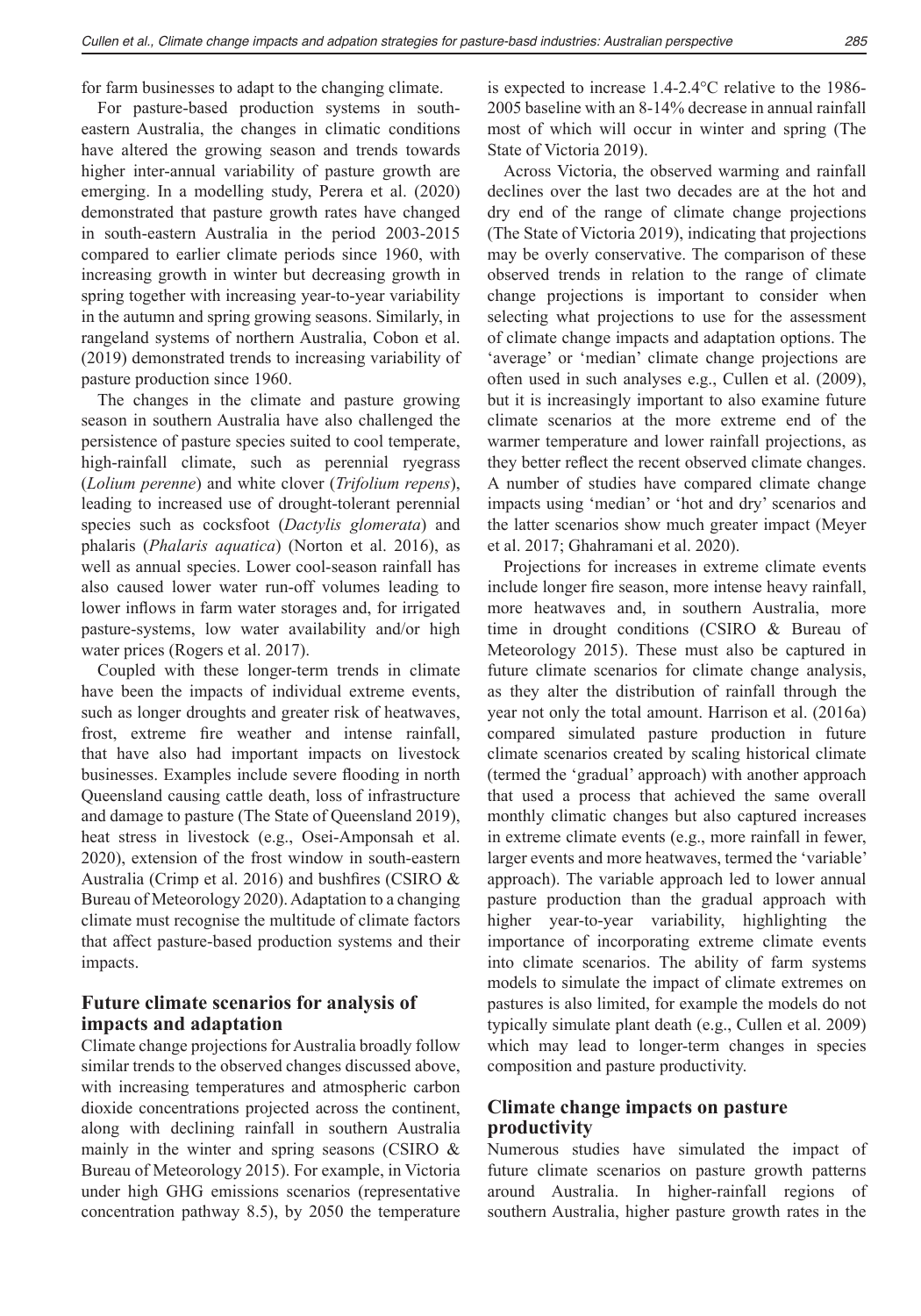winter-early spring period, when soil moisture is still available, are predicted along with a contraction of the spring growing season due to declining rainfall and high temperatures (e.g., Cullen et al. 2009; Moore & Ghahramani 2013). While the pattern of change is quite consistent, there are some regional differences with production and profitability of pasture-based livestock production predicted to be more impacted in the lower rainfall, warmer regions compared to the cooler, higher rainfall areas (Moore & Ghahramani 2013). Pasture production may increase in the high rainfall, cool temperature regions like north-west Tasmania (Phelan et al. 2015; Harrison et al. 2017), but this is a small proportion of the land used for pasture-based production. The shorter growing season in southern Australia will also challenge the persistence of some temperate pasture species, requiring a re-evaluation of the species and cultivars that are best suited (Norton et al. 2016). In rangeland systems of northern Australia, trends in pasture productivity under future climate scenarios are harder to discern because of the low and highly variable grass production in much of the region as well as there being no clear signal for rainfall change in the future climate projections (McKeon et al. 2009).

To illustrate the impacts of a range of historical and future climate scenarios on pasture growth patterns in southern Australia, an example of an annual ryegrass (*Lolium rigidum*)-subterranean clover (*Trifolium subterraneum*) pasture on a cracking-clay soil was simulated at Violet Town in northern Victoria (-36.63S, 145.72E) and is shown in Figure 2. Six different climate scenarios (each consisting of 20-year intervals) were investigated to compare pasture growth patterns under historical and future climate scenarios:

• Baseline climate – 1986-2005 climate data from

Bureau of Meteorology. This period is used as the baseline climate to be consistent with the methods for the climate projections.

- Recent climate 2000-2019 climate data from Bureau of Meteorology.
- 2030 Median climate applied 'mid range' projections for temperature and rainfall change at 2030.
- 2030 Hot and Dry climate applied 'high range' ( $90<sup>th</sup>$ percentile) projections for increasing temperature and declining rainfall at 2030.
- 2050 Median climate applied 'mid range' projections for temperature and rainfall change at 2050.
- 2050 Hot and Dry climate applied 'high range' ( $90<sup>th</sup>$ percentile) projections for increasing temperature and declining rainfall at 2050.

A summary of the temperature and rainfall for each of the scenarios is provided in Table 1. Climate change projections for rainfall and temperature were based on dynamically downscaled global climate model projections that were sourced from the Victorian Climate Change Projections 2019 (The State of Victoria 2019). The future climates were created using the variable method of Harrison et al. (2016a). All the future climate scenarios assumed a high GHG emission pathway (Representative concentration pathway 8.5, IPCC 2014) because the observed climate changes in Victoria are most consistent with this pathway (The State of Victoria 2019). Atmospheric carbon dioxide concentrations were assumed to be 350 ppm for Baseline, 380 ppm for Recent, 450 ppm for 2030 scenarios and 530 ppm for 2050 scenarios. Pasture growth patterns were simulated using the Grassgro biophysical model (Moore et al. 1997), which has been previously applied

**Table 1** Long-term average rainfall (mm) and temperature (°C) statistics for the Baseline and Recent scenarios, together with rainfall (percentage) and temperature (°C) changes relative to Baseline (1986-2005) for the future projections at Violet Town, Victoria.

| Season | <b>Baseline</b>          | Recent            | 2030 Median                           | 2030 Hot and Dry                  | 2050 Median | 2050 Hot and Dry |  |
|--------|--------------------------|-------------------|---------------------------------------|-----------------------------------|-------------|------------------|--|
|        |                          | Average rain (mm) |                                       | Rainfall change from Baseline (%) |             |                  |  |
| Summer | 114                      | 132               | $-2$                                  | $-25$                             | -3          | -5               |  |
| Autumn | 139                      | 115               | -6                                    | $-21$                             | $-10$       | $-22$            |  |
| Winter | 227                      | 181               | $-10$                                 | $-17$                             | $-16$       | $-24$            |  |
| Spring | 184                      | 133               | $-15$                                 | $-20$                             | $-22$       | $-28$            |  |
|        | Average temperature (°C) |                   | Temperature change from Baseline (°C) |                                   |             |                  |  |
| Summer | 21.0                     | 21.9              | $+1.1$                                | $+1.8$                            | $+2.1$      | $+2.9$           |  |
| Autumn | 15.1                     | 15.3              | $+1.0$                                | $+1.3$                            | $+1.8$      | $+2.5$           |  |
| Winter | 8.6                      | 8.5               | $+0.8$                                | $+0.9$                            | $+1.3$      | $+1.6$           |  |
| Spring | 13.9                     | 14.5              | $+1.4$                                | $+1.8$                            | $+2.4$      | $+3.1$           |  |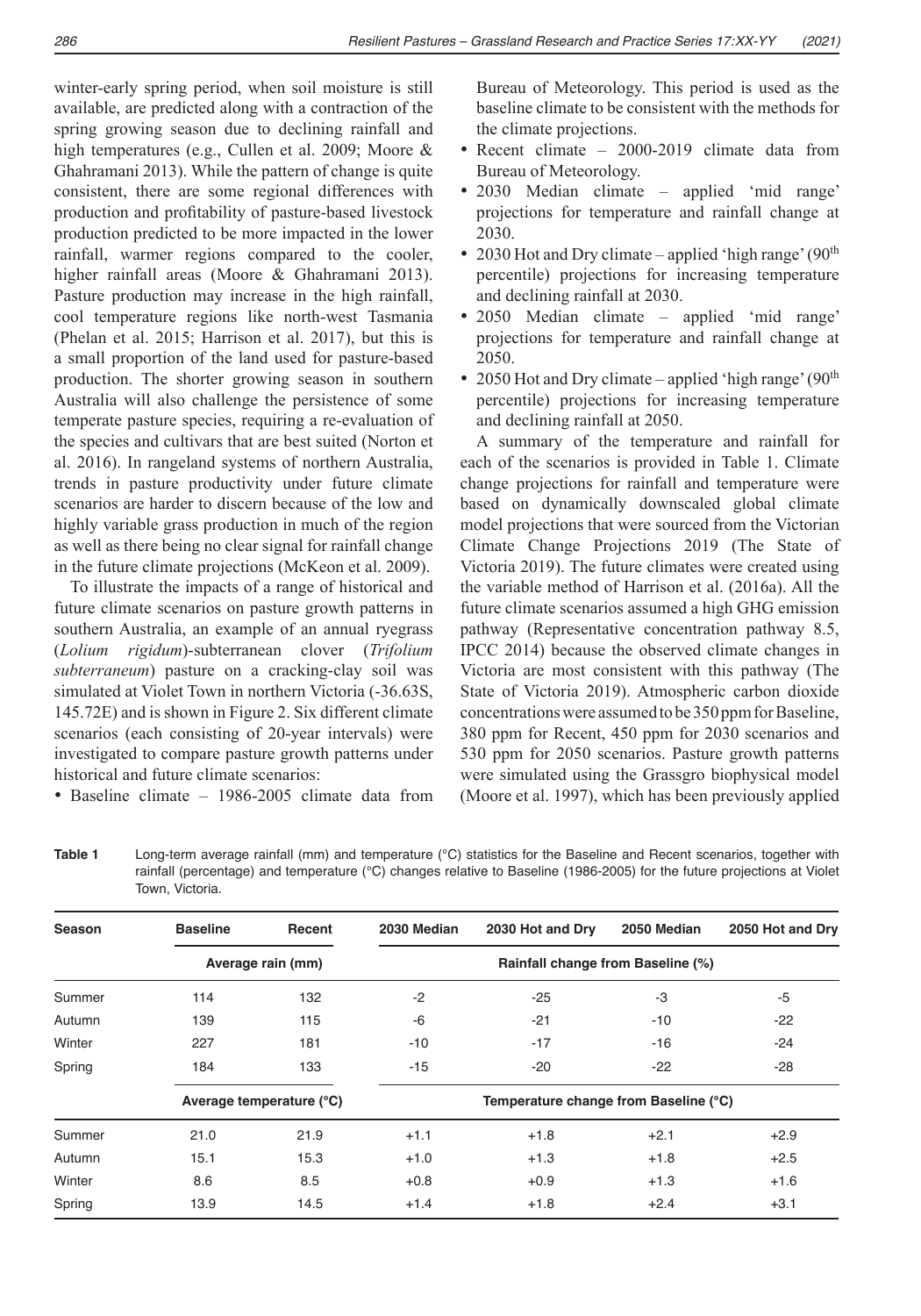

Figure 2 Simulated monthly average pasture growth rates (kg DM/ha/day) at Violet Town, Victoria, Australia, under two historical and four future climate scenarios (unpublished data).

to the analysis of climate change impacts in southern Australia (e.g., Moore & Ghahramani 2013).

Comparing the Baseline and Recent scenarios, annual rainfall had declined by 15% with most of the decline in winter and spring, while temperatures had increased in summer and spring. The 2030 and 2050 projections reflect a continuation of the warmer and drier trends, with greater changes in the 'hot and dry' scenarios.

Compared to the Baseline scenario, the Recent and future climate scenarios showed a trend towards increased winter growth rates but a contraction of the spring growing season (Figure 2). Annual pasture production was highest in the Baseline scenario (average 7.0 t dry matter (DM)/ha, range 3.5-11.4) and was lowest and most variable in the Recent scenario (5.4 t DM/ha, range 2.3-8.3). The future climate scenarios were intermediate between the Baseline and Recent scenarios with average values of 6.4, 5.9, 6.2 and 5.6 t DM/ha for the 2030 Median, 2030 Hot and Dry, 2050 Median and 2050 Hot and Dry scenarios, respectively. The low growth rates in the Recent scenario highlight the difficult seasonal conditions experienced in the period 2000-2019 and may indicate that the impacts of climate change on pasture growth are occurring sooner than anticipated. The 2030 and 2050 climate scenarios simulated higher pasture growth than the Recent climate scenario in the winter and early spring months due to higher temperatures and increased atmospheric carbon dioxide concentrations.

While understanding climate change impacts on

pasture growth patterns provides a sound basis for determining the need to adapt and informing adaptation options, it is also useful to put it into a whole farm context and estimate economic impacts. Relatively small impacts on pasture growth and utilisation can have substantial impacts on farm profit (e.g., Moore & Ghahramani 2013; Harrison et al. 2017), as it requires increases in the amount of supplementary feed consumed which is usually at a high price in drought conditions.

#### **Adaptation options**

An extensive range of adaptation options for pasturebased production systems have been assessed across Australia, including options to change the feedbase, improve tactical decision making, adjust stocking rates and policies, and add flexibility or diversity to the production system. The adaptation options published in the scientific literature applicable to Australian grazing systems are summarised in Table 2, where consideration has been given to the opportunity presented but also the limitations of the adaptation response.

Some adaptations tested can be considered as the adoption of current best management practices to make the most of current climatic conditions, such as increasing soil fertility to maximise the amount of pasture growth for the available soil water. Other adaptations are designed to make better use of a warmer and drier climate, for example by incorporating pasture species with more summer-active growth patterns.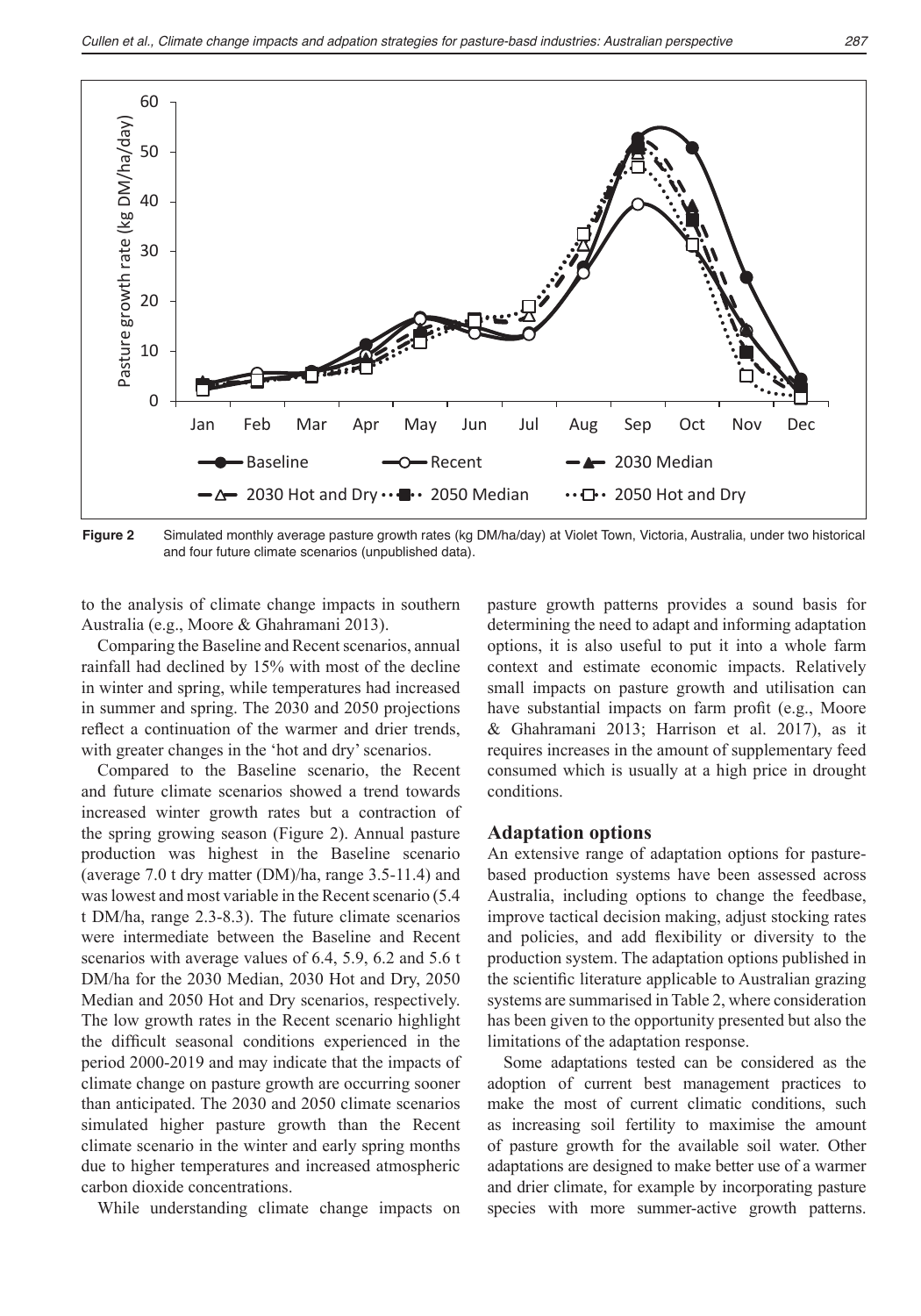Adjusting stocking rates and policies to the changed patterns of pasture growth (either through climate or from adoption of alternative forages) will be required as part of a system-level response to climate change. There is evidence that implementing a combination of adaptations to feedbase and animal management on-farm can mitigate the impacts of projected climate change on farm profitability (Ghahramani & Moore 2015).

With increasing inter-annual climate and pasture growth variability, tactical management (such as adjusting stocking rates and selling times or purchasing supplementary feeds) has an important role to play in adaptation. This is not only to reduce the risk in years with low pasture production, but to take advantage of years with high pasture growth. Seasonal forecasts provide some information for tactical management, and this is being combined into new tools that integrate seasonal forecasts with monitoring of pasture mass (e.g., Ag360, <https://ag360.com.au>) or stored soil moisture content (e.g., Farming Forecaster, [https://](https://farmingforecaster.com.au) [farmingforecaster.com.au\)](https://farmingforecaster.com.au).

Diversification of farm businesses in response to climate risk has also received attention as an adaptation option to climate change. Spatial diversification relies on farming in different climatic regions to reduce the risk of poor seasonal conditions (Nguyen-Huy et al. 2020). On mixed farms in low-rainfall regions, increasing the proportion of livestock has shown to be beneficial as the returns are less risky with livestock providing better returns than crops in poor years (Ghahramani et al. 2020). There are also emerging opportunities for farmers to earn income by reducing GHG emissions through the Australian government's Emissions Reduction Fund (ERF) by implementing specific management practices on-farm, although a number of studies have shown that carbon income is relatively low compared with the costs of implementing an ERF mitigation option (Alcock et al. 2014; Harrison et al. 2016b).

In addition to the adaptation options listed in Table

**Table 2** Summary of published adaptation responses for pasture-based production systems in response to a changing climate in Australia.

| Adaptation                                                            | Opportunity                                                                           | Limitation                                                                | Reference                                               |  |  |  |  |
|-----------------------------------------------------------------------|---------------------------------------------------------------------------------------|---------------------------------------------------------------------------|---------------------------------------------------------|--|--|--|--|
|                                                                       | Feedbase                                                                              |                                                                           |                                                         |  |  |  |  |
| Increase soil fertility                                               | Maximise the pasture produced for<br>water available                                  | Current best practice, does<br>not apply to all regions                   | Ghahramani &<br>Moore 2013, 2015                        |  |  |  |  |
| Deeper rooted and heat-tolerant<br>temperate species                  | Extend the growing season in<br>spring-summer shoulder, improved<br>persistence       | No additional production in<br>failed springs                             | Cullen et al. 2009;<br>Ghahramani &<br>Moore 2013, 2015 |  |  |  |  |
| Summer-active pasture species (e.g.,<br>tropical grasses)             | Utilise summer rainfall                                                               | Lower feed quality and may<br>create winter feed gap                      | Bell et al. 2013                                        |  |  |  |  |
| Forage cropping to fill feed gaps                                     | Utilise crops with high growth rates<br>and water use efficiency                      | Forage conservation costs<br>and losses                                   | Pembleton et al.<br>2021                                |  |  |  |  |
| Livestock management                                                  |                                                                                       |                                                                           |                                                         |  |  |  |  |
| Altered stocking rates                                                | Lower stocking rates to match<br>reduced pasture production                           | Reduced ability to capitalise<br>on good seasons                          | Ghahramani &<br>Moore 2015                              |  |  |  |  |
| Adjusted stocking policies                                            | Change calving/lambing to fit<br>with changed seasonal pattern of<br>pasture growth   | <b>None</b>                                                               | Harrison et al.<br>2017                                 |  |  |  |  |
|                                                                       | <b>Technology and Infrastructure</b>                                                  |                                                                           |                                                         |  |  |  |  |
| Use of seasonal climate forecasting to<br>improve tactical management | Early decision making such<br>as de-stocking or purchasing<br>supplementary feed      | Lack of seasonal climate skill<br>in some regions and at times<br>of year | Ash et al. 2007;<br>Cobon et al. 2020                   |  |  |  |  |
| Trees on-farm, or other shade<br>infrastructure                       | Trees or hedge rows on-farm to<br>provide shade and shelter for<br>extreme conditions | Unprofitable compared to<br>livestock production                          | Sinnett et al. 2016                                     |  |  |  |  |
| <b>Diversification</b>                                                |                                                                                       |                                                                           |                                                         |  |  |  |  |
| Change enterprise mix                                                 | Shift in balance between livestock<br>and crop in mixed farming                       | Large investment to support<br>multiple industries                        | Ghahramani et al.<br>2020                               |  |  |  |  |
| Spatial diversification                                               | Climatic risk spread using multiple<br>locations                                      | Large investment required                                                 | Nguyen-Huy et al.<br>2020                               |  |  |  |  |
| New products                                                          | Payments for carbon sequestration<br>in soils and trees                               | May be less profitable than<br>livestock production                       | Doran-Browne et<br>al. 2018                             |  |  |  |  |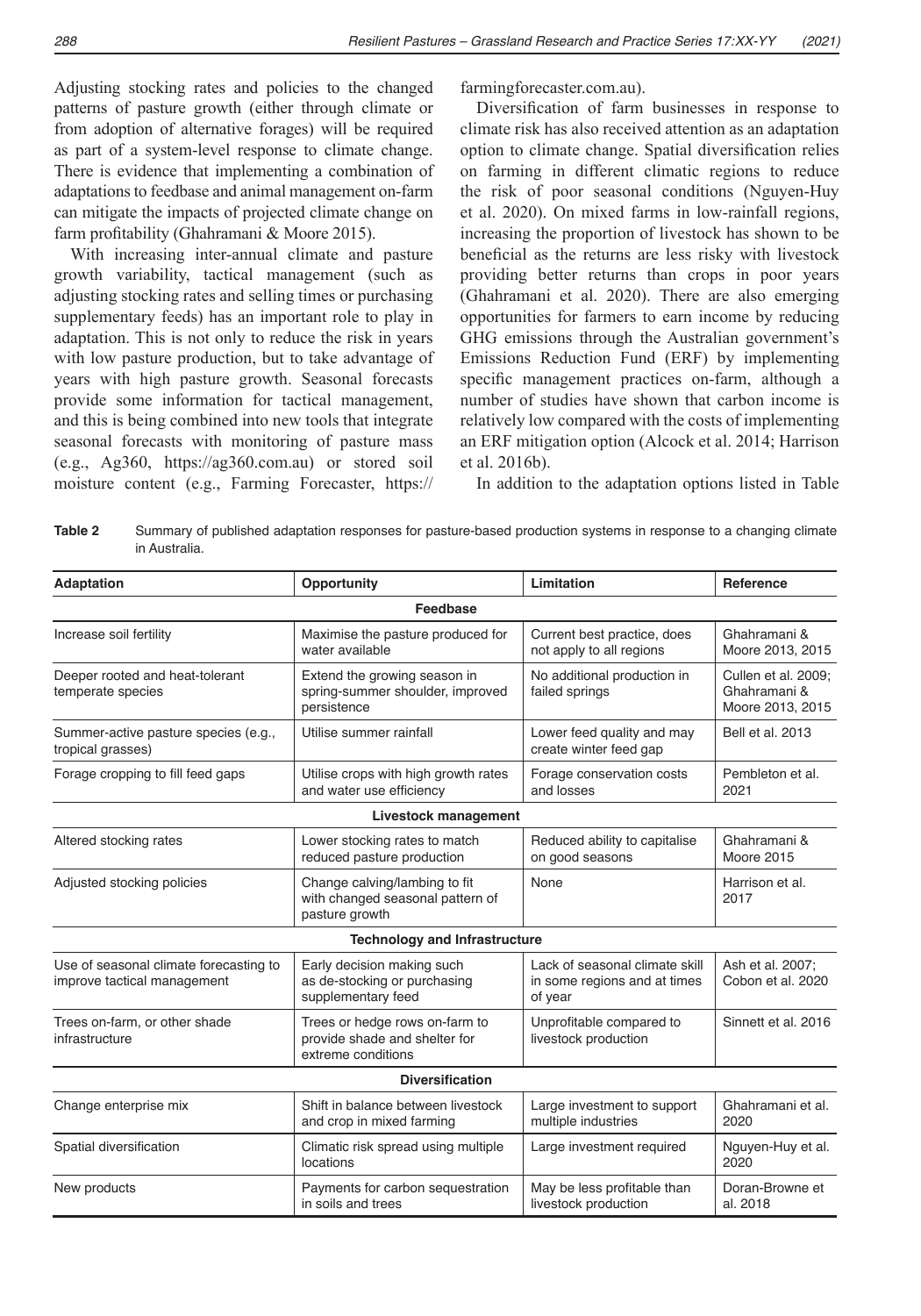2, a range of other adaptations are being practised on-farm in response to climate changes. The focus of many of these options is to increase the flexibility of the farm system to adapt to year-to-year variability. The adaptation options include:

- Increasing stock shade and shelter for extreme conditions;
- Upgrading farm water infrastructure (increasing dam size, piping water and reducing wastage);
- Carrying larger fodder reserves;
- Fans and sprinklers in sheds and yards (dairy) and increasing natural shade for more extensive grazing systems;
- Trading livestock within and between businesses to provide flexibility in stocking rates (beef and sheep); and
- Improved business management to plan for income variability.

While much of the research on climate change adaptation has utilised farm system modelling approaches, such approaches are not well suited to examine the impacts of 'episodic' extreme climate events such as floods caused by intense rainfall, or bushfire. Such extreme events are not easily predicted due to their temporal and spatial variability, and farm systems models are not well parameterised to capture the impacts – for example, the effects of flooding, fire or drought on pasture species composition. Risk management approaches are needed (Cobon et al. 2009) that formally identify the climate risks of consequence to the farm business, identify the choices available and calculate the economic outcomes of each choice. These can then guide the farm business in seeking more detailed information and data from supply chains through to climate forecasts.

#### **Conclusions**

Australian pasture-based production systems have endured difficult climatic conditions over the last two decades, including increasing temperatures, growing season rainfall declines, multiple year droughts and climate extremes. These climatic changes are consistent with the future climate projections, although the changes that have occurred are at the 'hot' and 'dry' ends of the current temperature and rainfall change projections. Adaptation to the changing climate is a high priority for these industries and it is being investigated in research and practised on-farm.

Developing appropriate methods for constructing future climate scenarios is a key consideration for climate change impact and adaptation analysis. The range of future climate projections does need to be considered, but particular emphasis should be placed on projections that reflect recent trends, for example in southern Australia this points to scenarios at the warmer and drier end of the projections. Long-term gradual changes in the average climate (e.g., gradual warming or rainfall declines) may also underestimate the climate change impacts if they do not consider the changes in extreme climate events and how these influence the inter-annual variability of pasture production. Leading on from this, analysis of adaptation options using farm systems modelling approaches are limited in their prediction of the impacts of climate extremes because the responses may not be known and/or built into the models, so other approaches, such as risk management, need to be better integrated into this research.

#### **ACKNOWLEDGEMENTS**

The authors acknowledge the funding from Meat and Livestock Australia Donor Company, The University of Melbourne, University of Tasmania and the Commonwealth Scientific and Industrial Research Organisation (CSIRO) for the 'Nexus' project through which these ideas have been developed.

# **REFERENCES**

- Alcock DJ, Harrison MT, Rawnsley RP, Eckard RJ. 2015. Can animal genetics and flock management be used to reduce greenhouse gas emissions but also maintain productivity of wool-producing enterprises? *Agricultural Systems 132*: 25-34. [https://](https://doi.org/10.1016/j.agsy.2014.06.007) [doi.org/10.1016/j.agsy.2014.06.007](https://doi.org/10.1016/j.agsy.2014.06.007)
- Ash A, McIntosh P, Cullen B, Carberry P, Stafford Smith M. 2007. Constraints and opportunities in applying seasonal climate forecasts in rural industries. *Australian Journal of Agricultural Research 58*: 952- 965. <https://doi.org/10.1071/AR06188>
- Bell MJ, Eckard RJ, Harrison MT, Neal JS, Cullen BR. 2013. Effect of warming on the productivity of perennial ryegrass and kikuyu pastures in southeastern Australia. *Crop and Pasture Science 64:* 61- 70. <https://doi.org/10.1071/CP12358>
- Chapman DF, Cullen BR, Johnson IR, Beca D. 2009. Interannual variation in pasture growth rate in Australian and New Zealand dairy regions and its consequences for system management. *Animal Production Science 49*: 1071–1079. [https://doi.](https://doi.org/10.1071/AN09054) [org/10.1071/AN09054](https://doi.org/10.1071/AN09054)
- Cobon DH, Darbyshire R, Crean J, Kodur S, Simpson M, Jarvi C. 2020. Valuing seasonal climate forecasts in the northern Australia beef industry. *Weather Climate and Society 12*: 3-14. [https://doi.org/10.1175/](https://doi.org/10.1175/WCAS-D-19-0018.1) [WCAS-D-19-0018.1](https://doi.org/10.1175/WCAS-D-19-0018.1)
- Cobon DH, Kouadio L, Mushtaq S, Jarvis C, Carter J, Stone G, Davis P. 2019. Evaluating the shifts in rainfall and pasture-growth variabilities across the pastoral zone of Australia during 1910–2010. *Crop and Pasture Science 70*: 634-647. [https://doi.](https://doi.org/10.1071/CP18482) [org/10.1071/CP18482](https://doi.org/10.1071/CP18482)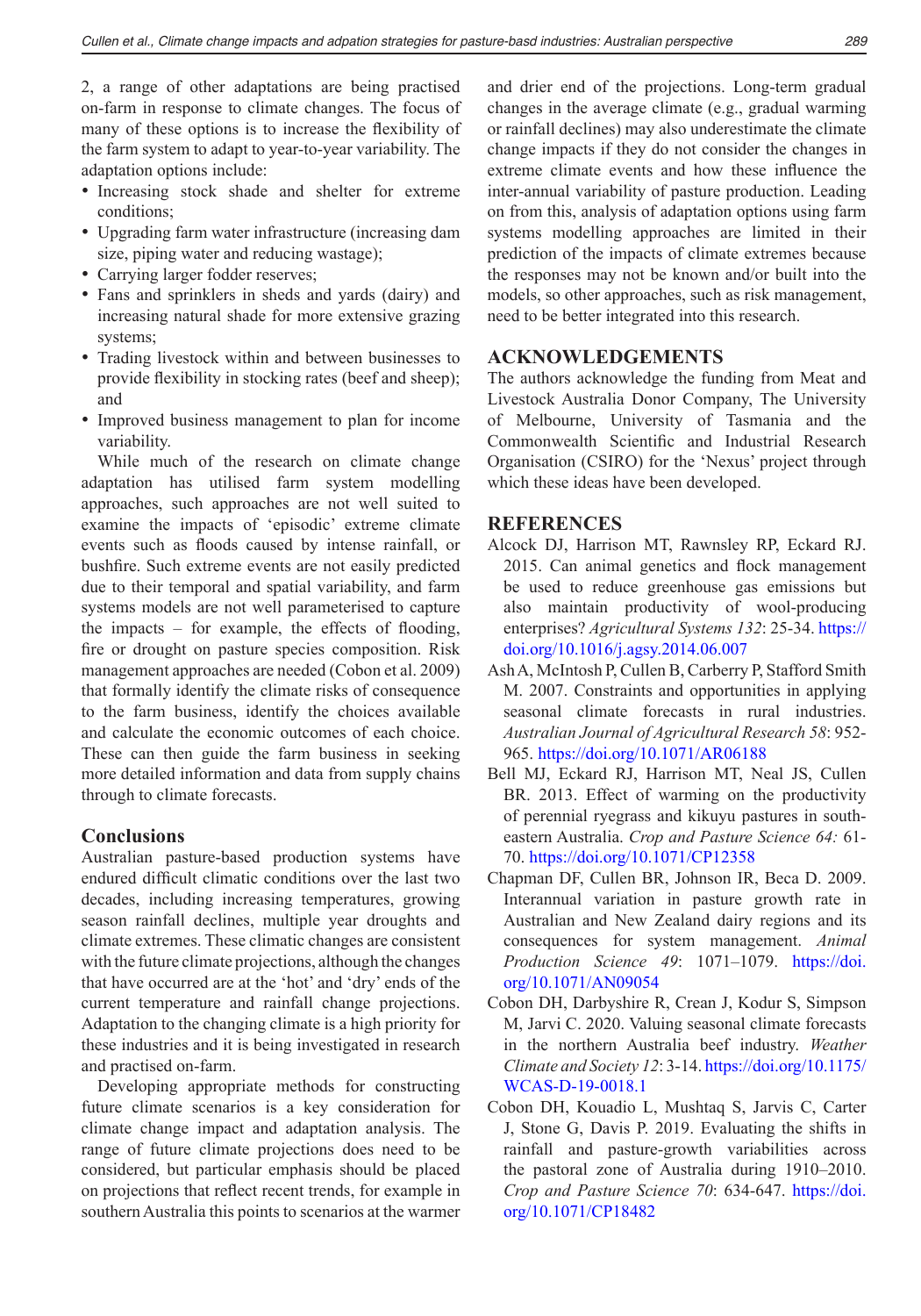- Cobon DH, Stone GS, Carter JO, Scanlan J, Toombs NR, Zhang X, Willcocks J, McKeon GM. 2009. The climate change risk management matrix for the grazing industry of northern Australia*. The Rangeland Journal 31*: 31-49. <https://doi.org/10.1071/RJ08069>
- Crimp SJ, Zheng B, Khimashia N, Gobbett DL, Chapman S, Howden M, Nicholls N. 2016. Recent changes in southern Australian frost occurrence: implications for wheat production risk. *Crop and Pasture Science 67*: 801-811. <https://doi.org/10.1071/CP16056>
- CSIRO, Bureau of Meteorology. 2015 *Climate Change in Australia Information for Australia's Natural Resource Management Regions: Technical Report.* CSIRO and Bureau of Meteorology, Melbourne, Australia. 222 p.
- CSIRO, Bureau of Meteorology. 2020. *State of the Climate report 2020*. Retrieved 28 January 2021 from: [http://www.bom.gov.au/state-of-the-climate/](http://www.bom.gov.au/state-of-the-climate/documents/State-of-the-Climate-2020.pdf) [documents/State-of-the-Climate-2020.pdf](http://www.bom.gov.au/state-of-the-climate/documents/State-of-the-Climate-2020.pdf)
- Cullen BR, Johnson IR, Eckard RJ, Lodge GM, Walker RG, Rawnsley RP, McCaskill MR. 2009. Climate change effects on pasture systems in south-eastern Australia. *Crop and Pasture Science 60*: 933-942. <https://doi.org/10.1071/CP09019>
- Doran-Browne N, Wooton M, Taylor C, Eckard R. 2018. Offsets required to reduce the carbon balance of sheep and beef farms through carbon sequestration in trees and soils. *Animal Production Science 58*: 1648-1655. <https://doi.org/10.1071/AN16438>
- Ghahramani G, Kingwell RS, Maraseni TN. 2020. Land use change in Australian mixed crop-livestock systems as a transformative climate change adaptation. *Agricultural Systems 180*: 102791. <https://doi.org/10.1016/j.agsy.2020.102791>
- Ghahramani, A, Moore AD. 2013. Climate change and broadacre livestock production across southern Australia. 2. Adaptation options via grassland management. *Crop and Pasture Science 64*: 615– 630. <https://doi.org/10.1071/CP13195>
- Ghahramani A, Moore AD. 2015. Systemic adaptations to climate change in southern Australian grasslands and livestock: Production, profitability, methane emission and ecosystem function. *Agricultural Systems 133*: 158-166. [https://doi.org/10.1016/j.](https://doi.org/10.1016/j.agsy.2014.11.003) [agsy.2014.11.003](https://doi.org/10.1016/j.agsy.2014.11.003)
- Harrison MT, Cullen BR, Armstrong DP. 2017. Management options for Australian dairy farms under climate change: Effects of intensification, adaptation and simplification on pastures, milk production and profitability. *Agricultural Systems 155*: 19-32. <https://doi.org/10.1016/j.agsy.2017.04.003>
- Harrison MT, Cullen BR, Rawnsley RP. 2016a. Modelling the sensitivity of agricultural systems to climate change and extreme climatic events. *Agricultural Systems 148*: 135-148. [https://doi.](https://doi.org/10.1016/j.agsy.2016.07.006)

[org/10.1016/j.agsy.2016.07.006](https://doi.org/10.1016/j.agsy.2016.07.006)

- Harrison MT, Cullen BR, Tomkins NW, McSweeney C, Cohn P, Eckard RJ. 2016b. The concordance between greenhouse gas emissions, livestock production and profitability of extensive beef farming systems. *Animal Production Science 56*: 370-384. [https://doi.](https://doi.org/10.1071/AN15515) [org/10.1071/AN15515](https://doi.org/10.1071/AN15515)
- Hughes N, Galeano D, Hattfield-Dodds S. 2019. *The effects of drought and climate variability on Australian farms.* Australian Bureau of Agricultural and Resource Economics and Sciences, Canberra, Australia. 11 p. <http://doi.org/10.25814/5de84714f6e08>
- IPCC. 2014. *Climate Change 2014: Synthesis Report. Contribution of Working Groups I, II and III to the Fifth Assessment Report of the Intergovernmental Panel on Climate Change*. IPCC, Geneva, Switzerland. 151 p.
- Love G. 2005. Impacts of climate variability on regional Australia. In: *ABARE Outlook Conference Proceedings*. Canberra, Australia: Australian Government Department of Agriculture, Fisheries and Forestry, pp. 10-19. Available at: [http://pandora.](http://pandora.nla.gov.au/pan/45562/20050622-0000/PC13021.pdf) [nla.gov.au/pan/45562/20050622-0000/PC13021.pdf](http://pandora.nla.gov.au/pan/45562/20050622-0000/PC13021.pdf)
- McKeon GM, Stone GS, Syktus JI, Carter JO, Flood NR, Ahrens DG, Bruget DN, Chilcott CR, Cobon DH, Cowley RA, Crimp SJ, Fraser GW, Howden SM, Johnston PW, Ryan JG, Stokes CJ, Day KA. 2009. Climate change impacts on northern Australian rangeland livestock carrying capacity: A review of issues. *The Rangeland Journal 31:*  1-29. <https://doi.org/10.1071/RJ08068>
- Meyer RS, Cullen BR, Whetton PH, Robertson FA, Eckard RJ. 2017. Potential impacts of climate change on soil organic carbon and productivity in pastures of south eastern Australia. *Agricultural Systems 167*: 34-46. <https://doi.org/10.1016/j.agsy.2018.08.010>
- Moore AD, Donnelly JR, Freer M. 1997. GRAZPLAN: decision support systems for Australian grazing enterprises. III. Pasture growth and soil moisture submodels, and the GrassGro DSS. *Agricultural Systems 55*: 535–558. [https://doi.org/10.1016/S0308-](https://doi.org/10.1016/S0308-521X(97)00023-1) [521X\(97\)00023-1](https://doi.org/10.1016/S0308-521X(97)00023-1)
- Moore AD, Ghahramani A. 2013. Climate change and broadacre livestock production across southern Australia. 1. Impacts of climate change on pasture and livestock productivity, and on sustainable levels of profitability. *Global Change Biology 19*: 1440- 1455. <https://doi.org/10.1111/gcb.12150>
- Nguyen-Huy T, Kath J, Mushtaq S, Cobon D, Stone G, Stone R. 2020. Integrating El Niño-Southern Oscillation information and spatial diversification to minimize risk and maximize profit for Australian grazing enterprises. *Agronomy for Sustainable Development 40*: 4. [https://doi.org/10.1007/s13593-](https://doi.org/10.1007/s13593-020-0605-z) [020-0605-z](https://doi.org/10.1007/s13593-020-0605-z)